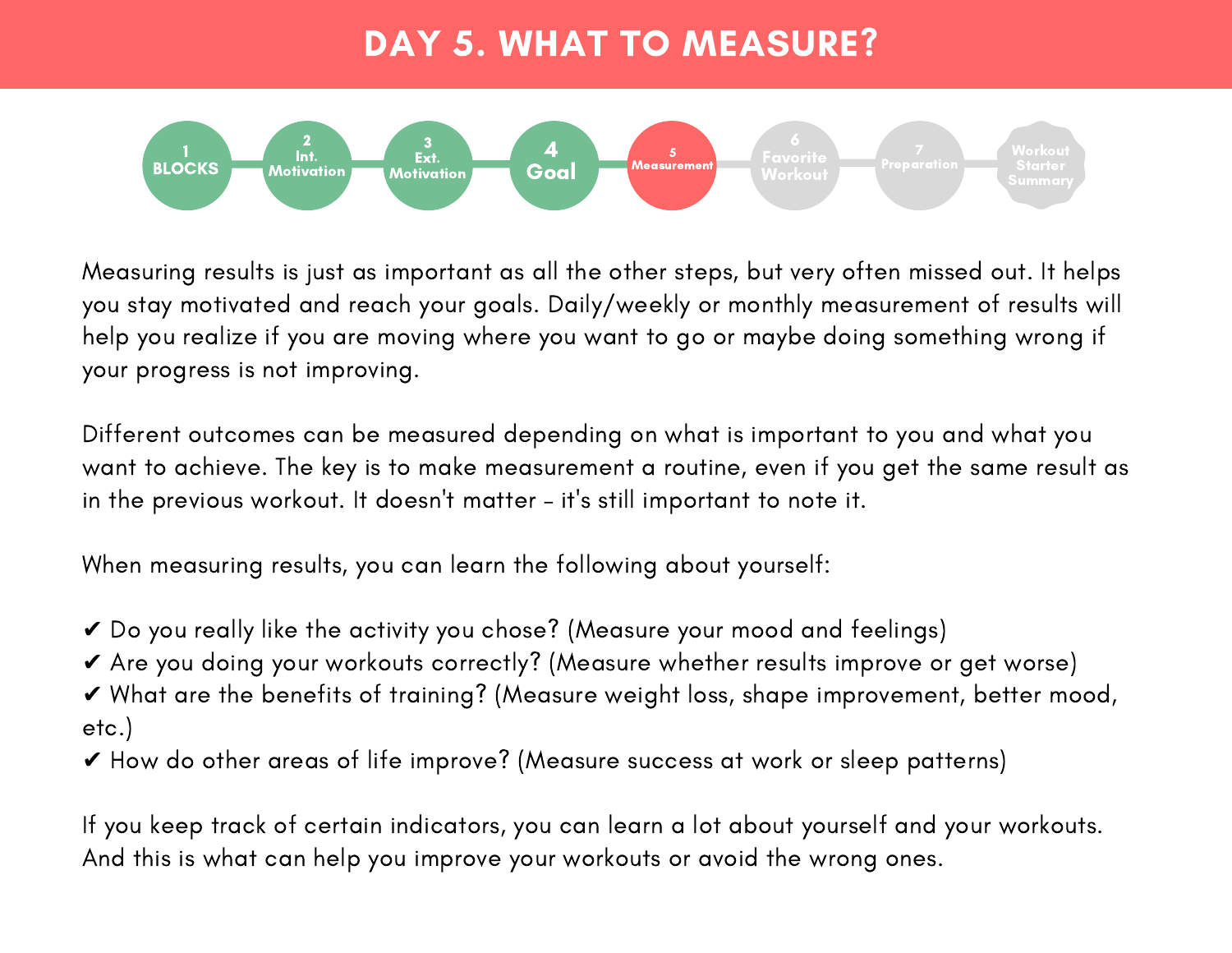## WHAT CAN BE MEASURED

- Hours how much time did you spend doing workout?
- Kilometers how much distance did you cover during your workout?
- Body measurement how has body shape changed?
- Steps How many steps did you take per day/workout?
- Feelings, emotions What did you experience before/during/after the workout? How was your mood? How much strength did you have? What was your attitude? What kind of thoughts did you have?
- Energy level How much energy was generated after the workout (can be evaluated on a 10 point system)
- Number of times How many times a day / week / month do you exercise?
- Photo/video Use these to capture changes in appearance or technique

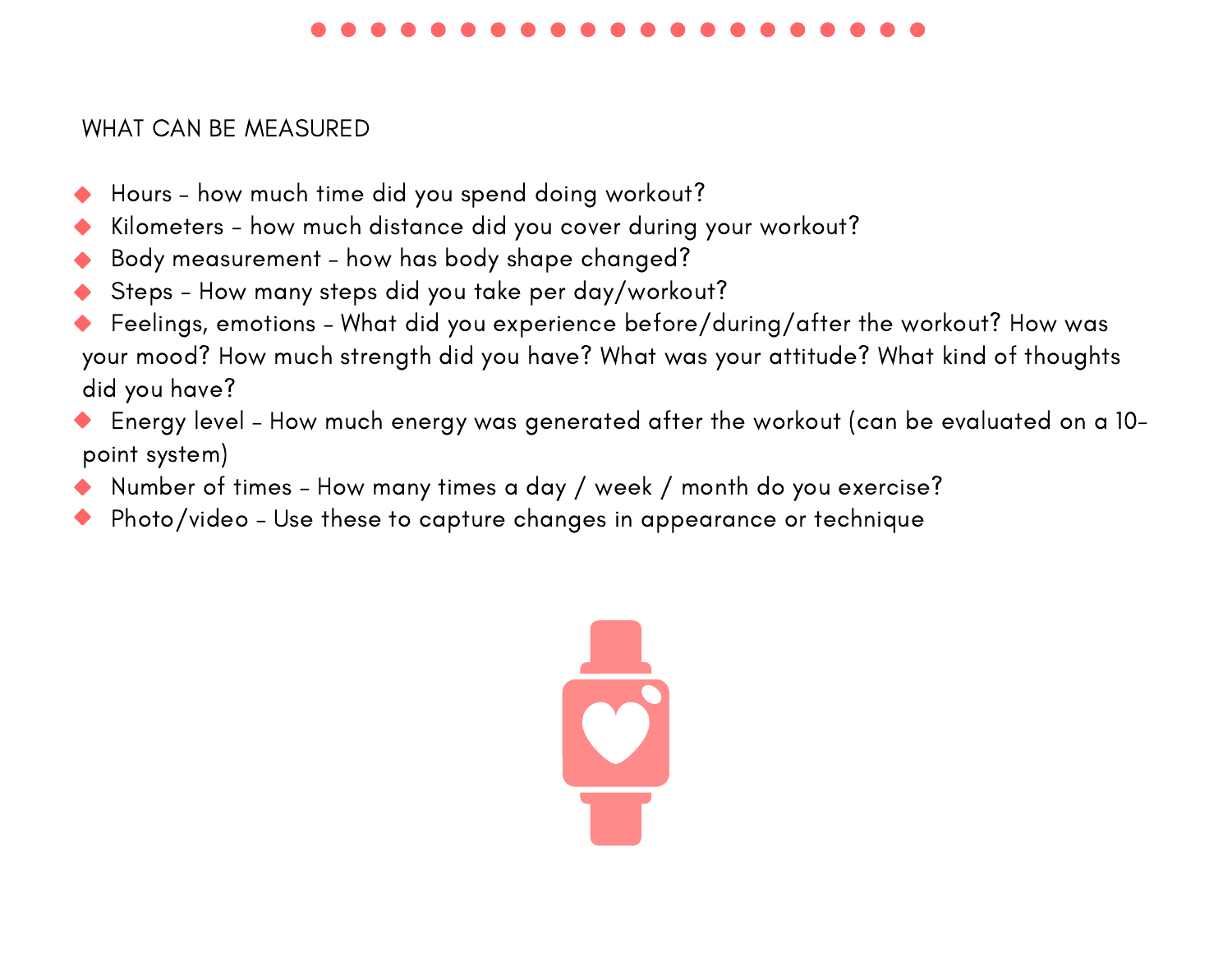Each person is different, so everyone should choose how or what to measure depending on their goals. For example, it will be important for one person to measure how many times a week they have exercised or how many hours (or the number of workouts). Others may measure what activities they have done per week. Others may track weight or visual body image.

Also, don't forget things such as well-being, thoughts, or energy level. If you want to change or improve your diet, it is also worth keeping track of your daily water intake and the amount of vegetables you eat. You can use apps for this or do it manually.

After a week or a month, it's worth evaluating your results to see if things are moving in the right direction or if you need to change something.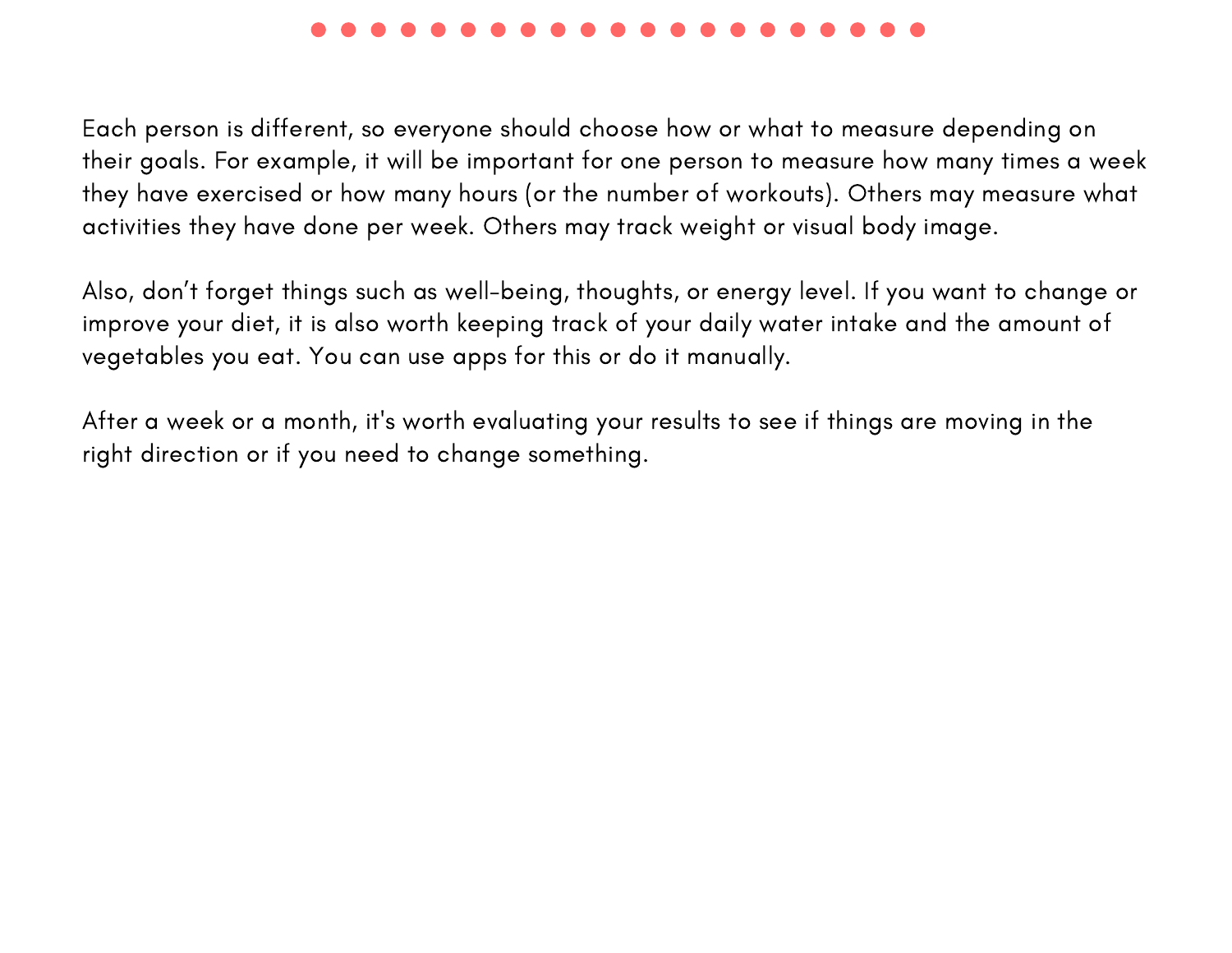TASK 1. MEASUREMENT OF RESULTS

The purpose of this exercise is to clearly define what you will measure after each workout

Measuring will help you see if you are moving towards your goal or not. Choose the most important things in a drop down menu in Workbook

EXAMPLE

| <b>Steps</b>          |  |
|-----------------------|--|
| Hours                 |  |
| Feelings/Emotions     |  |
| Will do Photos/Videos |  |
|                       |  |

## Mogeurament Liet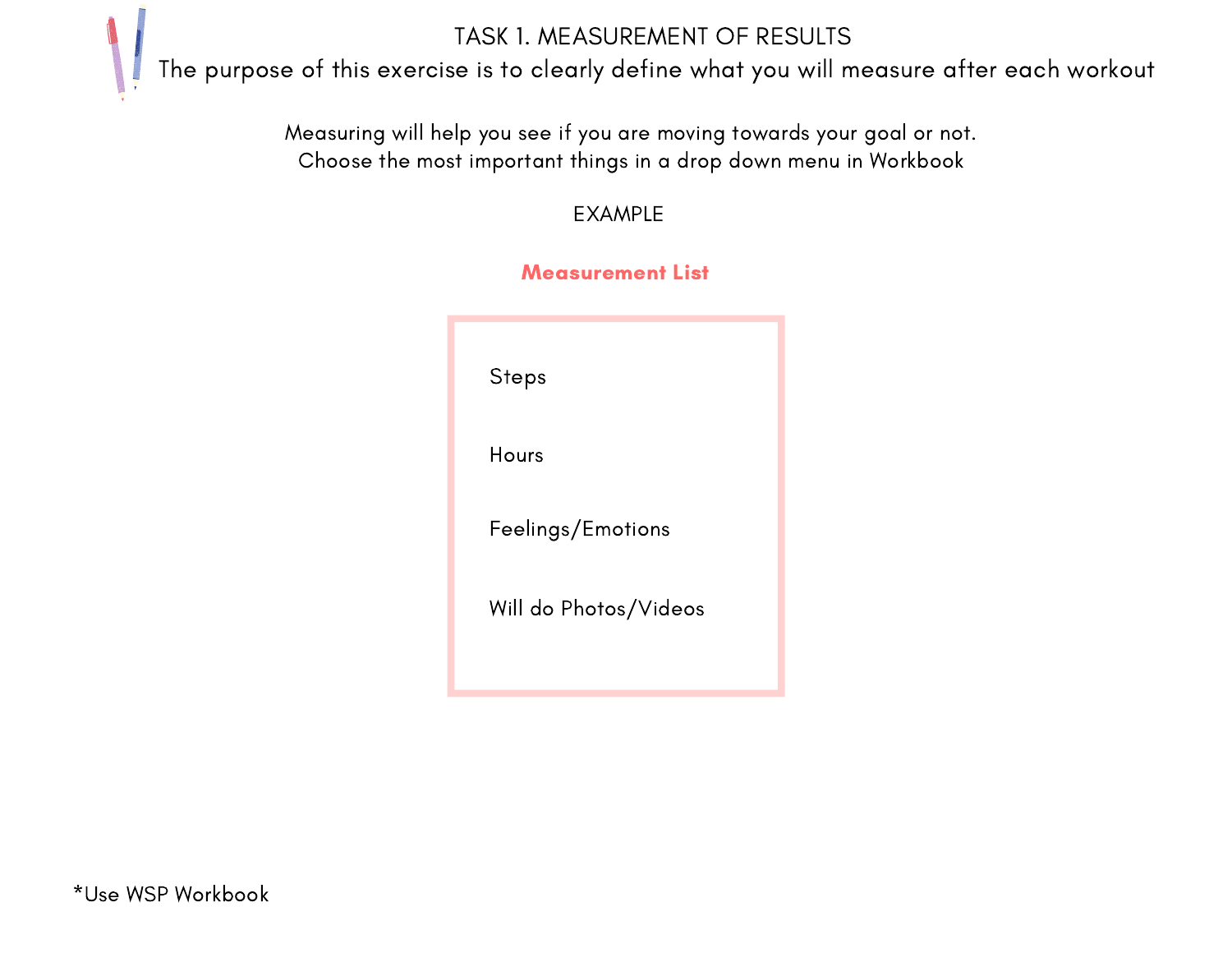

Write down the most important measurements concerning your current state. In the photo and video section, include the link where you will put all the photos and videos of your progress

EXAMPLE

### My Current Data

| <b>Body Measurement</b>                                    | 75kg/165lb                             |
|------------------------------------------------------------|----------------------------------------|
| How active am I at the<br>moment?                          | Doing nothing                          |
| How do I feel at the<br>moment? (energy and<br>mood level) | Energy 1, Mood 4<br>(10 points system) |
| Photo/Video                                                | Link to Photo/Video Folder             |
|                                                            |                                        |